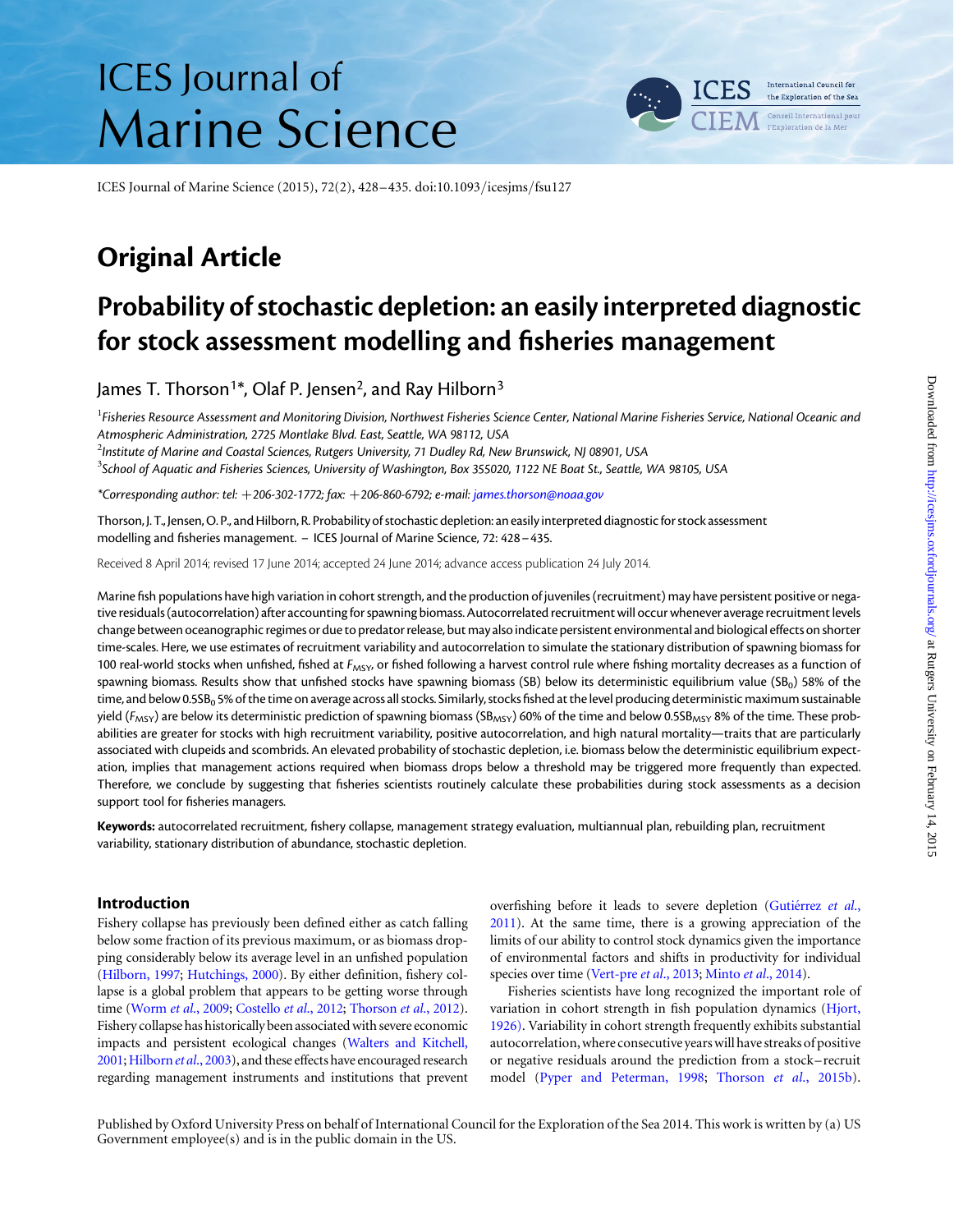Recruitment may in some cases have such great variability that it swamps the effect of surviving adult biomass during short-term forecasts of population dynamics (e.g. Pacific hake, [Hicks](#page-6-0) et al., [2014\)](#page-6-0). Therefore, even populations being exploited at target fishing mortality rates may in some cases drop below the associated biomass targets (which are defined for average conditions) due to a series of years with poor recruitment.

Persistent positive or negative residuals in the stock – recruitment relationship may in some cases be interpreted as "regime shifts", where biological and/or environmental conditions are likely to have changed relative to earlier conditions [\(Stewart and](#page-6-0) [Martell, 2014;](#page-6-0) [Vert-pre](#page-6-0) et al., 2013; [Wayte, 2013\)](#page-7-0). Climate-related regime shifts with impacts on fish productivity are well documented for many marine ecosystems [e.g. the Pacific Decadal Oscillation, [Mantua and Hare \(2002\)](#page-6-0) and Atlantic Multidecadal Oscillation, [Edwards](#page-6-0) *et al.* (2013)] and are likely to result in changes in the demographic parameters used to describe population dynamics for marine fish. Regime effects on marine fish are particularly well documented for small pelagics, e.g. the switches between anchovy and sardine in the Pacific Ocean ([Chavez](#page-6-0) et al., 2003; [Lindegren](#page-6-0) et al., [2013\)](#page-6-0), and these switches could be roughly approximated as an autocorrelation parameter near 1.0 for these species. Similarly, analysis of the catch statistics compiled by the FAO showed that nearly 45% of collapses in the recorded harvest (defined by 4 consecutive years after maximum catch where catches are  $\leq 10\%$  of that maximum) are "erratic", i.e. showing high variability in catch fol-lowed by a prolonged decrease [\(Mullon](#page-6-0) et al., 2005). Although there are many mechanisms for changes in harvest ([Branch](#page-5-0) et al., [2011\)](#page-5-0), these patterns are consistent with population dynamics that are driven by stochastic variation in recruitment.

Given this interest in regime shifts and autocorrelated residuals in recruitment patterns, there is continuing research regarding the impact of autocorrelated or environmentally driven recruitment on the performance of management procedures that either do or do not account for time variation (Kell et al[., 2005;](#page-6-0) [Haltuch and](#page-6-0) [Punt, 2011](#page-6-0); [Szuwalski and Punt, 2013\)](#page-6-0). However, there has been little general discussion of the frequency with which recruitment variability alonewill cause fish populations tofall below biomass reference points (which we will subsequently call "stochastic depletion"). We therefore use a repository of spawning biomass (SB), recruitment, and life history traits for exploited marine and anadromous fish (Myers et al[., 1995\)](#page-6-0), along with recent estimates of the variability and autocorrelation in recruitment in this database ([Thorson](#page-6-0) et al., 2015b), to simulate stochastic trajectories of SB for these species under different fishing treatments, including no fishing. This simulation experiment is used to illustrate how variable SB can be given plausible fish life histories, as well as how this variation changes due to fishing impacts.

## Material and Methods

We seek to estimate the distribution of population abundance given the variance and autocorrelation of recruitment, as well as known life history parameters for a large sample of fish stocks. We proceed by extracting estimates of recruitment variance, autocorrelation, and the strength of density-dependent recruitment (i.e. the maximum lifetime spawners per spawner) from a recent meta-analysis of recruit-ment variability for 154 species globally [\(Thorson](#page-6-0) et al., 2015b) using an updated version of the original Myers et al[. \(1995\)](#page-6-0) database. This 1995 database uses extended survival and virtual population analysis, and hence should yield estimates of recruitment that are less influenced by model assumptions than other model types (but see [Dickey-Collas](#page-6-0) et al., 2014). We then reduce this set down to 100 stocks that have associated information regarding growth rate (individual growth coefficient  $k$ ), natural mortality  $(M)$ , and age at maturity  $(a<sub>mat</sub>)$ .

Specifically, we follow the following steps for each species:

1. Calculate relative weight at age:

$$
W_a = \theta_1 (L_\infty (1 - \exp\{-ka + t_0\}))^{\theta_2}
$$

while assuming that  $t_0 = 0$ , and fixing  $L_{\infty} = 1$  and  $\theta_1 = 1$  for all species. All statistics derived from the simulation study are ratios that do not depend on the specific value of  $L_{\infty}$  and  $\theta_1$ , given the assumption that  $t_0 = 0$ . Isometric weight at length  $(\theta_2 = 3)$  is assumed for each species, and this appears approximately accurate for many species (Froese et al[., 2014\)](#page-6-0). Values of individual growth rate k vary among species and are taken from the original Myers et al[. \(1995\)](#page-6-0) database.

2. Start the population in deterministic unfished equilibrium at time 1:

$$
N_{a,1} = R_0 \exp(-Ma)
$$
  

$$
SB_1 = \sum_{a=0}^{a_{\text{max}}} N_{a,1} W_a m_a
$$

where  $N_{a,t}$  is abundance (in numbers) in year t for age a, SB<sub>t</sub> is spawning biomass in year  $t$ ,  $R_0$  is the average recruitment for an unfished population (calculated from stock– recruit parameters introduced below), and  $m_a$  is maturity at age, given by knife-edge maturity where  $m_a = 1.0$  for all ages greater than  $a_{\text{mat}}$  and 0 otherwise. Age at maturity again varies among species and is taken from the original Myers et al[. \(1995\)](#page-6-0) database.

- 3. Determine fishing mortality rates for the next year. We use three alternative treatments of fishing mortality:
- (a) No fishing, where  $F_t = 0$  for all years.
- (b) Fishing at the rate that produces maximum sustainable yield given deterministic dynamics ( $F_t = F_{\text{msy}}$ ), where  $F_{\text{msy}}$  is the value of  $F$  that maximizes catch given equilibrium and deterministic dynamics. This value was calculated using non-linear optimization given fixed valuesfor all other parameters, e.g. given the deterministic spawner– recruit curve and yield-per-recruit relationship.
- (c) Fishing using a "40-10" harvest control rule, in which fishing occurs at  $F_{\text{msy}}$  when SB exceeds 40% of unfished levels, fishing is eliminated whenever SB drops below 10% of unfished levels, and varies linearly between these two thresholds:

$$
F_{t} = \begin{cases} 0 & \text{if } \text{SB}_{t-1} \leq 0.1\text{SB}_{0} \\ F_{\text{msy}} \frac{\text{SB}_{t}/\text{SB}_{0} - 0.1}{0.4 - 0.1} & \text{if } 0.1\text{SB}_{0} < \text{SB}_{t-1} < 0.4\text{SB}_{0} \\ F_{\text{msy}} & \text{if } 0.4\text{SB}_{0} \leq \text{SB}_{t-1} \end{cases}
$$

where  $SB<sub>0</sub>$  is the equilibrium value for SB in an unfished population given deterministic dynamics (i.e.  $SB_0 = R_0SPR_{F=0}$ , where  $SPR_{F=0}$  is SB per recruit in an unfished population).

This 40-10 harvest control rule may in some cases decrease variation in SB for exploited populations [\(Deroba and Bence, 2008\)](#page-6-0).

These three alternative treatments of fishing mortality are hypothesized to result in different probabilities of exceeding SB levels.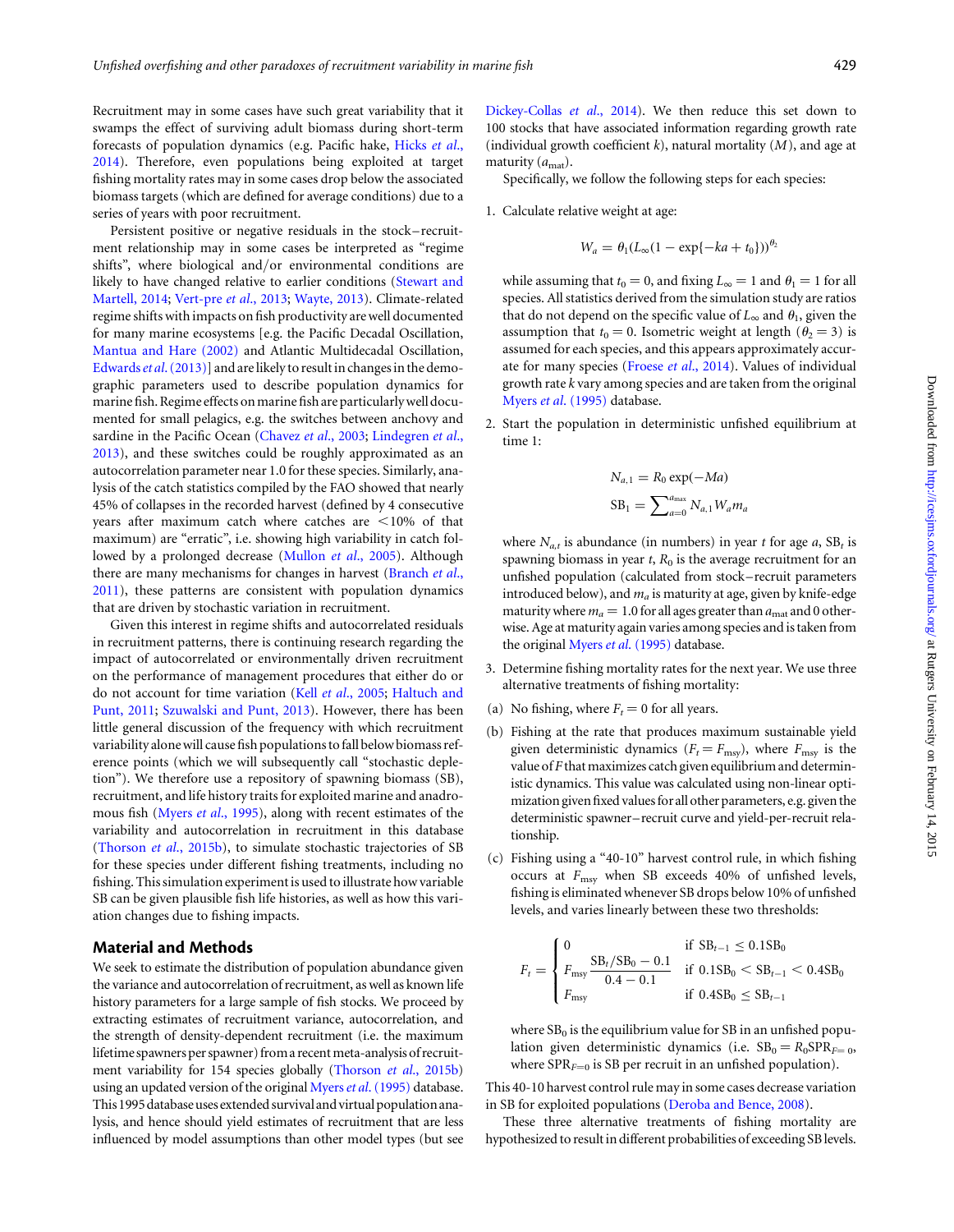4. Project the population given this level of fishing mortality:

$$
N_{a,t} = \begin{cases} R_t & \text{if } a = 0\\ N_{a-1,t-1} \exp\{-M - F_t\} & \text{if } a \ge 1 \end{cases}
$$

where recruitment  $R_t$  in year t is generated using stochastic variability around the Beverton–Holt or Ricker stock – recruit curves:

$$
R_t = \begin{cases} \frac{\alpha SB_t}{1 + \beta SB_t} \cdot \exp\{\varepsilon_t\} & \text{if using Beverton-Holt} \\ \alpha SB_t \exp\{-\beta SB_t\} \cdot \exp\{\varepsilon_t\} & \text{if using Ricker} \end{cases}
$$

and where unexplained residuals  $\varepsilon_t$  around the stock-recruit curve are derived from a bias-corrected autoregressive process:

$$
\varepsilon_t \sim N\bigg(\rho \varepsilon_{t-1} - \frac{\sigma^2}{2(1-\rho^2)}, \sigma^2\bigg)
$$

Recruitment parameters include maximum recruits per spawner  $\alpha$ , density-dependence  $\beta$ , conditional variance  $\sigma^2$ , and recruitment correlation  $\rho$ . All four were estimated for each stock by [Thorson](#page-6-0) et al[. \(2015b\)](#page-6-0), and we here use the posterior mean for each parameter to simulate data used in this study, while natural mortality rate varies among species and is taken from the original Myers et al[. \(1995\)](#page-6-0) database.

- 5. Repeat steps 3 and 4 to project the population for 2000 years, saving  $SB_t$  for every tenth year starting at year 1000 (i.e. treating the first 1000 years as burn-in to achieve a stationary distribution for SB).
- 6. Repeat steps 3 –5 for 100 samples from the posterior distribution of recruitment parameters from Thorson et al[. \(2015b\)](#page-6-0). This results in 10 000 samples from the predictive distribution of SB for each species (i.e. a million samples including all species) given a particular treatment of fishing mortality.
- 7. Repeat steps 3–6 for each treatment of fishing mortality.

#### Performance measures

We then compile these simulation results and analyse them to determine the stationary distribution for SB relative to either deterministic SB at maximum sustainable yield  $(SB_{msy})$  or unfished SB  $(SB_0)$ . Using these estimates, we calculate the proportion of simulated samples from the stationary distribution that were below 100, 50, or 10% of either  $SB_0$  or  $SB_{MSY}$ . We also compute the coefficient of variation (C.V.) in the stationary distribution of abundance for each stock, and assess how this C.V. varies for different treatments of fishing mortality.

Finally, we summarize which life history parameters are most predictive of the probability that a stock will drop below these thresholds. To do so, we estimate parameters for a generalized linear mixed model (GLMM) using a binomial distribution for the response and a logit-link function, using the lme4 library ([Bates and Maechler, 2009\)](#page-5-0) in the R statistical environment ([R](#page-6-0) [Core Development Team, 2013\)](#page-6-0). The response variable is the number of simulation samples for each species that were below a given threshold, and where stock ID is treated as a random effect to avoid pseudoreplication induced by correlations among simulation replicates within a given stock. Although it is feasible to conduct this analysis for all combinations of three treatments of fishing mortality (none,  $F_{\text{MSY}}$ , and a 40-10 harvest control rule), two metrics (SB relative to  $SB_0$  or  $SB_{MSY}$ ), and three thresholds (100, 50, and 10%), we here focus attention on three representative scenarios:

- (i) No fishing  $(F = 0)$  and the probability that SB drops below 50% of  $SB<sub>0</sub>$ .
- (ii) Fishing at  $F_{\text{MSY}}$  and the probability that SB drops below 50% of SB<sub>MSY</sub>.
- (iii) Fishing with a 40 : 10 harvest control rule and the probability that SB drops below 50% of  $SB<sub>MSY</sub>$ .

Results for these illustrate the probability of stochastically exceeding management targets for each taxonomic family, as well as the effect of species traits [i.e. marginal standard deviation of recruitment  $\sigma_{\rm R}$ , recruitment autocorrelation AR, natural mortality rate M, individual growth rate  $k$ , recruitment steepness  $h$ , shape of the surplus production curve  $SB_{\text{msy}}/SB_0$ , log-transformed recruits per SB  $ln(\alpha)$ , log-transformed recruitment density-dependence  $ln(\beta)$ , and age at maturity  $a_{\text{mat}}$ , where each is standardized to have mean zero and standard deviation one] on these probabilities. These life history traits were chosen because they were all used in the population projection (or derived from these parameters), and hence the GLMM summarizes the relative importance of different factors included in each projection.

## Results

Recruitment variation, and in particular the autocorrelation in recruitment, is able to drive considerable variation in SB in all three fishing treatments (Figure [1\)](#page-3-0). Species with low variation in recruitment and/or autocorrelation appear to have a lower variation in SB (compare rows 1 and 3 of Figure [1](#page-3-0)). In particular, the median species in our analysis has a C.V. of 30% for SB in the absence of fishing when simulating dynamics using the Beverton –Holt stock – recruit function, and this increases to 35.5% when fishing at  $F_{\text{MSY}}$  and decreases to 26.8% when fishing with a 40 : 10 harvest control rule (Figure [2;](#page-4-0) see [Supplementary Materials A](http://icesjms.oxfordjournals.org/lookup/suppl/doi:10.1093/icesjms/fsu127/-/DC1) for a summary for each individual stock). However, several species have  $C.V. >50\%$ , or even 100% (e.g. the Californian stock of chub mackerel) in each treatment. Results are qualitatively similar when simulating dynamics using the Ricker stock–recruit function, although the Ricker model has somewhat increased C.V. for each fishing treatment (see [Supplementary](http://icesjms.oxfordjournals.org/lookup/suppl/doi:10.1093/icesjms/fsu127/-/DC1) [Materials B](http://icesjms.oxfordjournals.org/lookup/suppl/doi:10.1093/icesjms/fsu127/-/DC1) for details).

In general, the standard deviation and autocorrelation in recruitment have the largest effect on the probability of exceeding manage-ment targets [\(Tables 1](#page-4-0) and [2\)](#page-5-0), although increased natural mortality rates are also predictive of increased probabilities of exceedance. Computing these average probabilities for each taxonomic family shows that Clupeidae and Scombridae have traits that are associated with increased probabilities of falling below reference points, whereas Scorpaenidae and Soleidae have particularly low probabilities. We also note that, across all families, Scenario 3 (fishing with a 40 : 10 harvest control rule) has greatly reduced the probability of exceedance relative to Scenario 2 (fishing at  $F_{\text{MSY}}$ ).

We depict the stationary distribution of SB in each fishing treatment via its cumulative distribution (Figure [3](#page-5-0)). Simulated stocks essentially never drop below 10% of  $SB_0$  when unfished (prob  $< 0.001$ ; Figure [3](#page-5-0), Scenario 1), but do occasionally drop below 50% of  $SB_0$ (prob  $= 5.2\%$ ), and spend nearly 58% of the time below  $SB_0$ . The probability of dropping below  $SB_{MSY}$  when fishing at  $F_{MSY}$ (Figure. [3,](#page-5-0) Scenario 2) is generally larger than that of dropping below  $SB<sub>0</sub>$  when unfished, with the probability of dropping below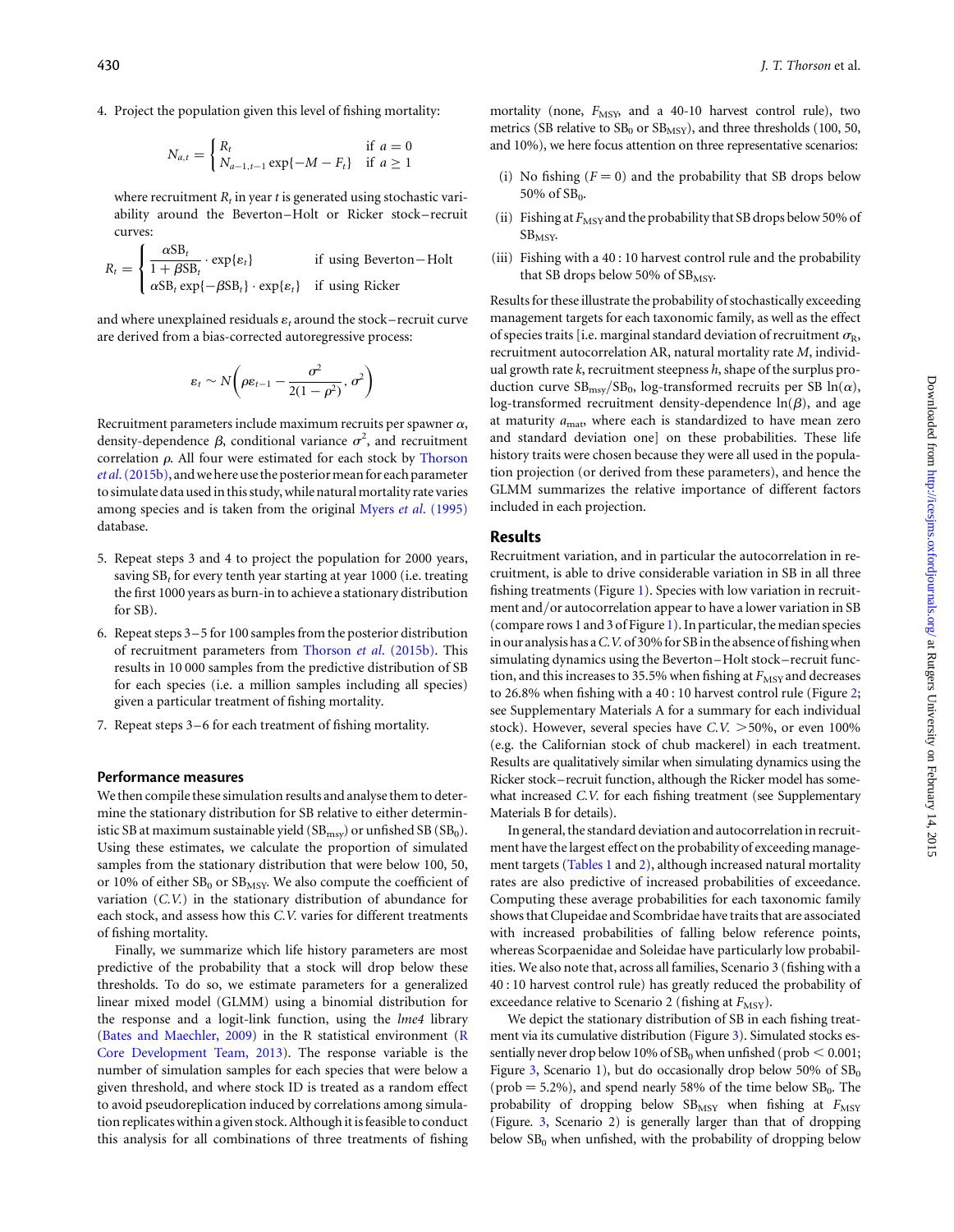<span id="page-3-0"></span>

Figure 1. Examples of SB over time (left column) and the distribution of SB relative to its deterministic equilibrium (SB/SB<sub>0</sub>; right column) for three stocks (chosen as the tenth, 51st, and 90th stocks when ranking stocks from lowest to greatest stationary C.V. in SB relative to unfished) for the Beverton–Holt stock– recruit function, along with their conditional variance of recruitment, recruitment autocorrelation, and natural mortality rate: top: Plaice; middle: Chilipepper rockfish; bottom: Black Sea sprat. In each panel, the solid line is for an unfished population, the dotted line is for fishing at MSY ( $F_{MSY}$ ), and the dashed line is fishing at a 40 : 10 harvest control rule.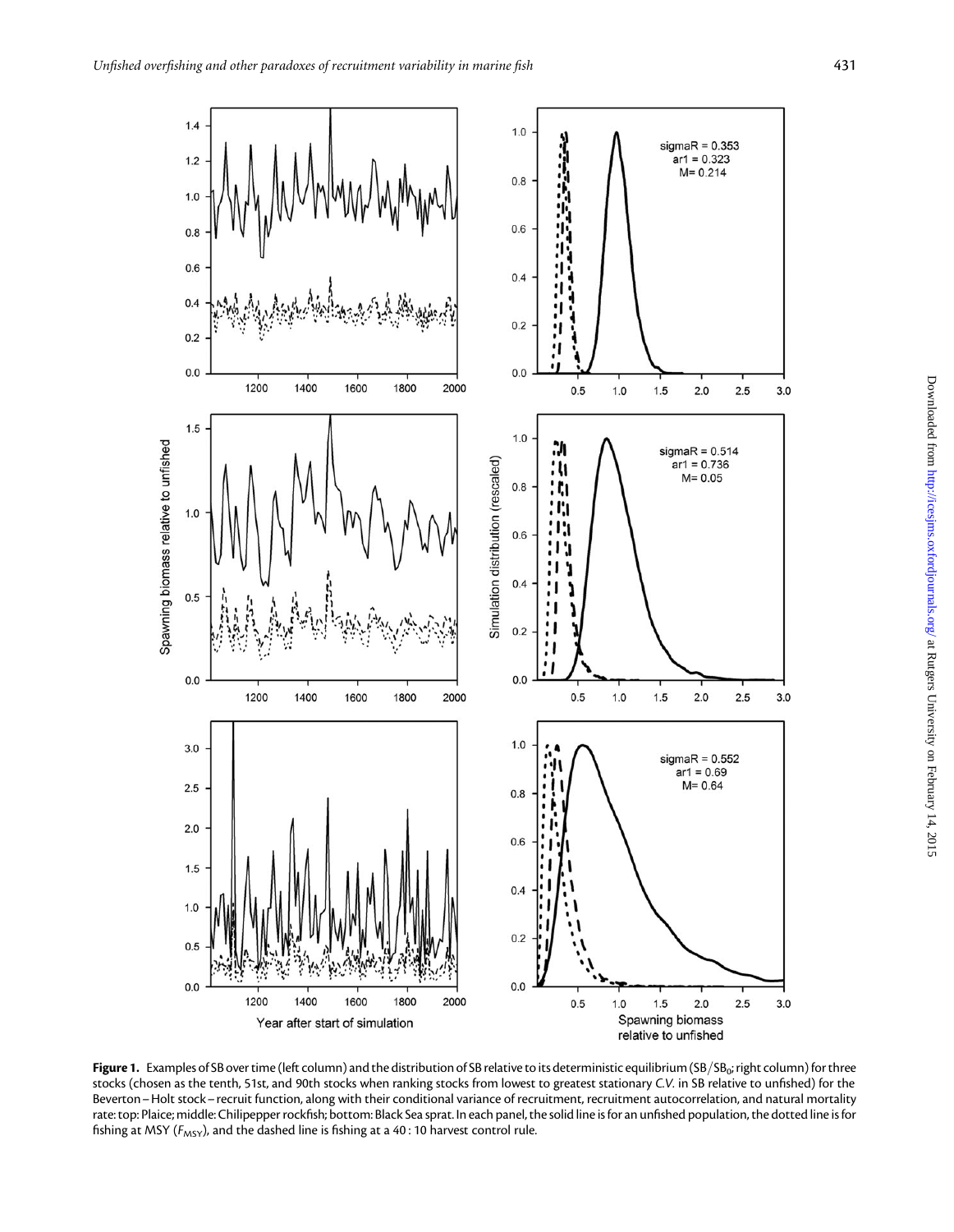<span id="page-4-0"></span>

Figure 2. Histograms of the C.V. of the distribution of SB for each stock, given no fishing ( $F = 0$ ), fishing at a level that produces MSY given deterministic dynamics ( $F_{\text{msg}}$ ), and fishing given a 40-10 harvest control rule, along with the average C.V. across all stocks shown as a dashed line with its numeric value listed. Results are based on simulations using the Beverton–Holt stock– recruit model.

50% of  $SB<sub>MSY</sub>$  at 8%. This occurs because the slope of the stock– recruit curve at  $SB<sub>MSY</sub>$  is closer to that of the replacement line than at  $SB<sub>0</sub>$ , indicating weaker compensatory recruitment when fishing at  $F_{\text{MSY}}$  than in an unfished population. However, fishing with a 40 : 10 harvest control rule (Figure [3,](#page-5-0) Scenario 3) again decreases the probability that SB drops below  $SB<sub>MSY</sub>$ , with  $\leq$  1% chance of dropping below 50%, and  $>70\%$  of time spent above SB<sub>MSY</sub>.

# **Discussion**

Our study suggests that even well-managed or unfished populations will spend a substantial portion of time below management targets. In particular, fishing at  $F_{\text{MSY}}$  results in SB less than  $SB_{\text{MSY}}$  nearly 60% of time, and no fishing results in SB less than  $SB_0$  58% of the time when simulating dynamics using the Beverton –Holt function (and results are similar for the Ricker function). This discrepancy occurs because  $SB_{MSY}$  and  $SB_0$  are defined as the average SB at these levels, while recruitment variability is typically assumed to follow a lognormal distribution (but see [Shelton \(1992](#page-6-0)) for a discussion), thus causing the stationary distribution of SB to have positive skewness. Our results therefore support the conclusion that scientists, fisheries managers, and science communicators should not be unduly surprised when SB drops below  $SB_{MSY}$  in a well-managed fishery. In contrast, fishing at  $F_{\text{MSY}}$  results in SB less than 50% of  $SB_{MSY}$  less than 10% of the time (and  $\sim$ 9% for clupeids and 12% for scombrids), so dropping below 50% of  $SB_{MSY}$  is more justified as cause for concern beyond simple recruitment variability. These probabilities of exceeding management targets and limits when fishing at  $F_{\text{MSY}}$  due to recruitment variability alone will be increased for more conservative management targets. Lagged responses to as-sessment results (Kell et al[., 2005;](#page-6-0) [Shertzer and Prager, 2007](#page-6-0)) or misspecified models for stock– recruit dynamics [\(Haltuch and Punt,](#page-6-0) [2011\)](#page-6-0) will also lead to greater exceedance probabilities for the scenarios that include fishing than those estimated here.

Our modelling approach includes compensatory increases in juvenile survival as captured by the Beverton –Holt and Ricker stock recruitment models. Both meta-analysis (Myers et al[., 1999\)](#page-6-0) and theoretical models [\(Walters and Korman, 1999](#page-7-0)) suggest that such compensatory processes in recruitment are likely to be strong. There are, however, other compensatory processes that are not included in this approach which may act to reduce the frequency of stochastic depletion in nature. For example, compensatory increases in somatic growth have been widely observed ([Hilborn](#page-6-0) [and Minte-Vera, 2008](#page-6-0); [Rindorf](#page-6-0) et al., 2008; [Venturelli](#page-6-0) et al., 2010;

Table 1. Results of a GLMM analysis used to indicate which life history characteristics were most predictive of the probability of a species exceeding a management target for the Beverton–Holt stock– recruit function, showing the estimated coefficient, its estimated standard error, and the estimated probability that this coefficient arises by random chance using a Wald test.

|                                                            | <b>Estimate</b> | <b>SE</b> | Pr(> z ) | <b>Estimate</b> | <b>SE</b> | Pr(> z ) | <b>Estimate</b> | <b>SE</b> | Pr(> z ) |
|------------------------------------------------------------|-----------------|-----------|----------|-----------------|-----------|----------|-----------------|-----------|----------|
| Intercept                                                  | $-5.825$        | 0.201     | 0.000    | $-4.404$        | 0.143     | 0.000    | $-9.997$        | 0.380     | 0.000    |
| Marginal SD of recruitment ( $\sigma_{\rm R}$ )            | 8.862           | 0.749     | 0.000    | 7.076           | 0.557     | 0.000    | 11.229          | 0.959     | 0.000    |
| Autocorrelation in recruitment (AR)                        | 7.529           | 0.914     | 0.000    | 4.995           | 0.679     | 0.000    | 8.615           | 1.165     | 0.000    |
| Natural mortality rate $(M)$                               | 4.729           | 1.035     | 0.000    | 2.624           | 0.797     | 0.001    | 5.738           | 1.154     | 0.000    |
| Individual growth rate $(k)$                               | 3.795           | 4.261     | 0.373    | 7.879           | 3.278     | 0.016    | 3.248           | 5.141     | 0.528    |
| Recruitment steepness (h)                                  | $-2.462$        | 3.801     | 0.517    | 0.156           | 2.955     | 0.958    | $-7.746$        | 4.220     | 0.066    |
| Shape of surplus production curve $(SB_{\text{msv}}/SB_0)$ | $-5.596$        | 11.177    | 0.617    | 3.432           | 8.745     | 0.695    | $-6.644$        | 11.584    | 0.566    |
| Log max. recruits per spawner ( $\ln(a)$ )                 | 0.002           | 0.143     | 0.988    | $-0.019$        | 0.110     | 0.865    | 0.069           | 0.183     | 0.708    |
| Log recruitment density-dependence $(\ln(b))$              | $-0.004$        | 0.108     | 0.969    | 0.012           | 0.081     | 0.887    | $-0.099$        | 0.131     | 0.450    |
| Age at maturity $(a_{\text{mat}})$                         | $-0.040$        | 0.204     | 0.846    | 0.224           | 0.157     | 0.154    | $-0.176$        | 0.258     | 0.496    |

Scenario 1 involves no fishing ( $F = 0$ ) and the probability that SB drops below 50% of SB<sub>0</sub>; Scenario 2 involves fishing at  $F_{MSY}$  and the probability that SB drops below 50% of SB<sub>MSY</sub>; Scenario 3 involves fishing at with a 40-10 control rule and the probability that SB drops below 50% of SB<sub>MSY</sub>. Explanatory variables are given in the order of significance.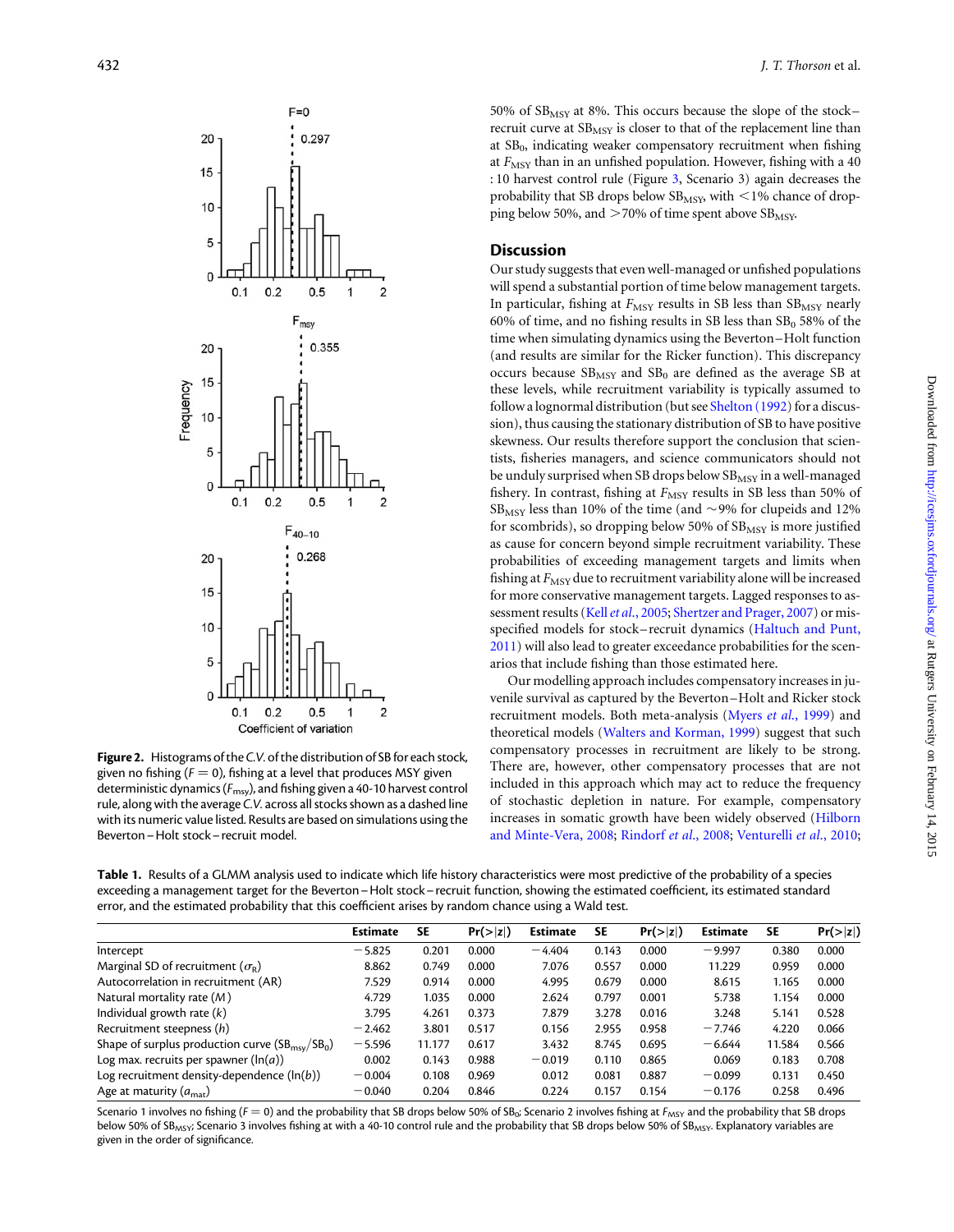<span id="page-5-0"></span>Table 2. Results of a generalized linear model (GLM) analysis used to summarize exceedance probabilities for different taxonomic families for the Beverton–Holt stock– recruit function.

| <b>Taxonomic</b><br>family | Number of<br>stocks | Scenario 1<br>$(\%)$ | Scenario 2 Scenario 3<br>(%) | $(\%)$ |
|----------------------------|---------------------|----------------------|------------------------------|--------|
| Anoplopomatidae            | 1                   | 2.0                  | 4.0                          | 0.1    |
| Clupeidae                  | 26                  | 7.2                  | 9.2                          | 2.3    |
| Engraulidae                | 1                   | 4.2                  | 6.5                          | 0.6    |
| Gadidae                    | 43                  | 2.2                  | 4.4                          | 0.0    |
| Pleuronectidae             | 10                  | 1.6                  | 3.0                          | 0.0    |
| Scombridae                 | 8                   | 8.3                  | 11.9                         | 1.6    |
| Scorpaenidae               | 6                   | 0.0                  | 0.0                          | 0.0    |
| Soleidae                   | 5                   | 0.2                  | 1.2                          | 0.0    |

Scenario 1 involves no fishing ( $F = 0$ ) and the probability that SB drops below 50% of  $SB_0$ ; Scenario 2 involves fishing at  $F_{MSY}$  and the probability that SB drops below 50% of SB<sub>MSY</sub>; Scenario 3 involves fishing at with a 40-10 harvest control rule and the probability that SB drops below 50% of SB<sub>MSY</sub>.



Figure 3. Cumulative distribution of SB for simulations using the Beverton – Holt stock – recruit relationship, either relative to  $SB<sub>0</sub>$ (Scenario 1) or  $SB_{MSY}$  (Scenario 2 – 3), as well as the distribution of the proportion of simulations that each stock that is below 100% (black), 50% (green), or 10% (red) of this reference point (see Table [1](#page-4-0) for the description of scenarios).

[Martino](#page-6-0) et al., 2012). Compensatory decreases in adult natural mortality may also be important for many forage species, and are implicit in a Type III functional response. Nevertheless, observations of declines in abundance at fishing mortality rates that had previously appeared to be sustainable are common (e.g. butterfish [NEFSC,](#page-6-0) [2010](#page-6-0)). In fact, Mullon et al[. \(2005\)](#page-6-0) found "erratic collapses" to be the most common in their typology of collapse using the FAO landing data.

The potential for depensation in the stock recruitment relationship is also not included in our approach. If depensation were strong, it could result in a substantially higher rate of stochastic depletion as stocks which declined below the depensatory threshold would be more prone to further declines. However, most meta-analyses of depletion in the stock recruitment relationship [\(Liermann and Hilborn,](#page-6-0) [1997](#page-6-0)) or in the biomass–productivity relationship [\(Hilborn](#page-6-0) et al., [2014](#page-6-0)) have found little evidence of strong depensation.

In conclusion, we recommend that assessments calculate the probability of stochastic collapse as a standard diagnostic during stock assessments. This probability could be easily computed by integrated assessment tools such as Stock Synthesis [\(Methot and](#page-6-0) [Wetzel, 2013\)](#page-6-0) and the state-space assessment model ([WGMG,](#page-7-0) [2009\)](#page-7-0) that include stochastic variability in recruitment. This estimated probability is a simple and easily-interpreted bridge to more complicated management strategy evaluation [\(Sainsbury](#page-6-0) et al[., 2000](#page-6-0)), which will frequently incorporate additional stochastic variability including assessment measurement error and implementation errors while simulating annual harvest levels. Computing this probability for every stock remains important, despite its relatively low value overall, because particular stocks can have probabilities of stochastic collapse that are considerably greater than average values. Our study shows that high recruitment variability, positive autocorrelation in recruitment, and high natural mortality rates are associated with stochastic collapse, so fisheries with these traits in particular (e.g. Pacific hake, with  $\sigma_R$  > 1.4, [Thorson](#page-6-0) et al., 2015a) should develop management thresholds with this possibility in mind. Due to the extreme cost of implementing and monitoring rebuilding plans, stocks with a highly variable stationary distribution for SB may also benefit from a greater buffer between target and limit reference points. These and other decisions regarding management scenarios remain in the purview of fisheries managers, although we believe that knowing the probability of stochastic collapse may in some cases improve the ability to make informed decisions about different combinations of target and limit reference points.

#### Supplementary data

[Supplementary material is available at the](http://icesjms.oxfordjournals.org/lookup/suppl/doi:10.1093/icesjms/fsu127/-/DC1) ICESJMS online version [of the manuscript.](http://icesjms.oxfordjournals.org/lookup/suppl/doi:10.1093/icesjms/fsu127/-/DC1)

## Acknowledgements

We gratefully acknowledge preliminary discussions with K. Vert Pre and C. Szuwalski, which contributed ideas to this current project, as well as C. Minto, whose maintenance of the Myers et al[. \(1995\)](#page-6-0) database made this work possible. We also thank I. Taylor for comments on an earlier draft and help with improving the presentation of results and design of figures, and an anonymous reviewer for helpful comments.

# References

- Bates, D., and Maechler, M. 2009. lme4: Linear mixed-effects models using S4 classes. [http://cran.r-project.org/package=lme4](http://www.cran.r-project.org/package=lme4).
- Branch, T. A., Jensen, O. P., Ricard, D., Ye, Y., and Hilborn, R. 2011. Contrasting global trends in marine fishery status obtained from catches and from stock assessments. Conservation Biology, 25: 777–786.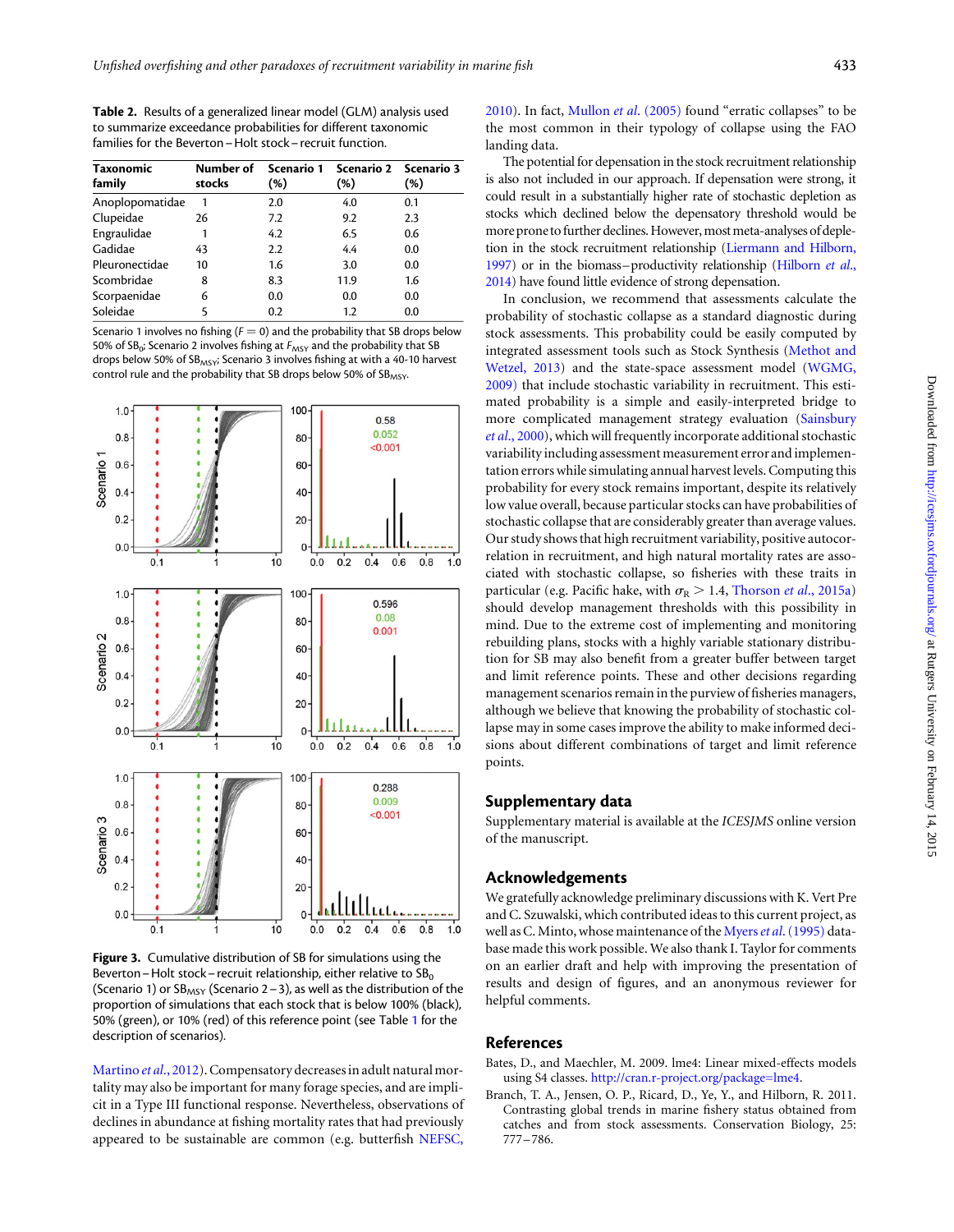- <span id="page-6-0"></span>Chavez, F. P., Ryan, J., Lluch-Cota, S. E., and Ñiquen, M. 2003. From anchovies to sardines and back: multidecadal change in the Pacific Ocean. Science, 299: 217 –221.
- Costello, C., Ovando, D., Hilborn, R., Gaines, S. G., Deschenes, O., and Lester, S. E. 2012. Status and solutions for the world's unassessed fisheries. Science, 338: 517–520.
- Deroba, J. J., and Bence, J. R. 2008. A review of harvest policies: Understanding relative performance of control rules. Fisheries Research, 94: 210–223.
- Dickey-Collas, M., Hintzen, N. T., Nash, R. D. M., Schön, P. J., and Payne, M. R. 2014. Quirky patterns in time-series of estimates of recruitment could be artefacts. ICES Journal of Marine Science, 72: 111–116.
- Edwards, M., Beaugrand, G., Helaouët, P., Alheit, J., and Coombs, S. 2013. Marine ecosystem response to the Atlantic Multidecadal Oscillation. PloS ONE, 8: e57212.
- Froese, R., Thorson, J. T., and Reyes, R. B. 2014. A Bayesian approach for estimating length-weight relationships in fishes. Journal of Applied Ichthyology, 30: 78–85.
- Gutiérrez, N. L., Hilborn, R., and Defeo, O. 2011. Leadership, social capital and incentives promote successful fisheries. Nature, 470: 386–389.
- Haltuch, M. A., and Punt, A. E. 2011. The promises and pitfalls of including decadal-scale climate forcing of recruitment in groundfish stock assessment. Canadian Journal of Fisheries and Aquatic Sciences, 68: 912-926.
- Hicks, A. C., Taylor, N., Grandin, C., Taylor, I. G., and Cox, S. 2014. Status of the Pacific hake (whiting) stock in U.S. and Canadian waters in 2013. Joint US and Canadian Hake Technical Working Group Report, 1-207. [http://www.pcouncil.org/wp-content/uploads/](http://www.pcouncil.org/wp-content/uploads/Hake_2013_Assessment.pdf) Hake 2013 Assessment.pdf.
- Hilborn, R. 1997. The frequency and severity of fish stock declines and increases. In Developing and sustaining world fisheries resources, pp. 36–38. Ed. by D. A. Hancock, D. C. Smith, A. Grant, and J. P. Beumer. CSIRO Publishing, Victoria, Australia.
- Hilborn, R., Branch, T. A., Ernst, B., Magnusson, A., Minte-Vera, C. V., Scheuerell, M. D., and Valero, J. L. 2003. State of theworld's fisheries. Annual Review of Environment and Resources, 28: 359 –399.
- Hilborn, R., Hively, D. J., Jensen, O. P., and Branch, T. A. 2014. The dynamics of fish populations at low abundance and prospects for rebuilding and recovery. ICES Journal of Marine Science, 71: 2141–2151.
- Hilborn, R., and Minte-Vera, C. V. 2008. Fisheries-induced changes in growth rates in marine fisheries: are they significant? Bulletin of Marine Science, 83: 95 –105.
- Hjort, J. 1926. Fluctuations in the year classes of important food fishes. ICES Journal of Marine Science, 1: 5.
- Hutchings, J. A. 2000. Collapse and recovery of marine fishes. Nature, 406: 882–885.
- Kell, L. T., Pastoors, M. A., Scott, R. D., Smith, M. T., Van Beek, F. A., O'Brien, C. M., and Pilling, G. M. 2005. Evaluation of multiple management objectives for Northeast Atlantic flatfish stocks: sustainability vs. stability of yield. ICES Journal of Marine Science, 62: 1104–1117.
- Liermann, M., and Hilborn, R. 1997. Depensation in fish stocks: a hierarchic Bayesian meta-analysis. Canadian Journal of Fisheries and Aquatic Sciences, 54: 1976 –1984.
- Lindegren, M., Checkley, D. M., Rouyer, T., MacCall, A. D., and Stenseth, N. C. 2013. Climate, fishing, and fluctuations of sardine and anchovy in the California Current. Proceedings of the National Academy of Sciences, 110: 13672–13677.
- Mantua, N. J., and Hare, S. R. 2002. The Pacific decadal oscillation. Journal of Oceanography, 58: 35 –44.
- Martino, E. J., Houde, E. D., and Marshall, C. T. 2012. Density-dependent regulation of year-class strength in age-0 juvenile striped bass (Morone saxatilis). Canadian Journal of Fisheries and Aquatic Sciences, 69: 430–446.
- Methot, R. D., and Wetzel, C. R. 2013. Stock synthesis: A biological and statistical framework for fish stock assessment and fishery management. Fisheries Research, 142: 86 –99.
- Minto, C., Mills Flemming, J., Britten, G. L., Worm, B., and Rose, K. 2014. Productivity dynamics of Atlantic cod. Canadian Journal of Fisheries and Aquatic Sciences, 71: 203–216.
- Mullon, C., Fréon, P., and Cury, P. 2005. The dynamics of collapse in world fisheries. Fish and Fisheries, 6: 111–120.
- Myers, R. A., Bowen, K. G., and Barrowman, N. J. 1999. Maximum reproductive rate of fish at low population sizes. Canadian Journal of Fisheries and Aquatic Sciences, 56: 2404–2419.
- Myers, R. A., Bridson, J., and Barrowman, N. J. 1995. Summary of Worldwide Spawner and Recruitment Data. Canadian Technical Report of Fisheries and Aquatic Sciences, 2024. Department of Fisheries and Oceans Canada, Northwest Atlantic Fisheries Centre, St. Johns, Newfoundland. [http://publications.gc.ca/site/](http://www.publications.gc.ca/site/eng/420850/publication.html) [eng/420850/publication.html](http://www.publications.gc.ca/site/eng/420850/publication.html).
- Northeast Fisheries Science Center (NEFSC). 2010. 49th Northeast Regional Stock Assessment Workshop (49th SAW) Assessment Report. Northeast Fisheries Science Center Reference Document 10-03. http://www.nefsc.noaa.gov/publications/crd/crd1003/ 10-03. [http://www.nefsc.noaa.gov/publications/crd/crd1003/](http://www.nefsc.noaa.gov/publications/crd/crd1003/crd1003.pdf) [crd1003.pdf.](http://www.nefsc.noaa.gov/publications/crd/crd1003/crd1003.pdf)
- Pyper, B. J., and Peterman, R. M. 1998. Comparison of methods to account for autocorrelation in correlation analyses of fish data. Canadian Journal of Fisheries and Aquatic Sciences, 55: 2127–2140.
- R Core Development Team. 2013. R: A Language and Environment for Statistical Computing. R Foundation for Statistical Computing, Vienna, Austria.
- Rindorf,A., Jensen, H., and Schrum, C. 2008. Growth, temperature, and density relationships of North Sea cod (Gadus morhua). Canadian Journal of Fisheries and Aquatic Sciences, 65: 456 –470.
- Sainsbury,K. J., Punt, A. E., and Smith, A. D. 2000. Design of operational management strategies for achieving fishery ecosystem objectives. ICES Journal of Marine Science, 57: 731 –741.
- Shelton, P. A. 1992. The shape of recruitment distributions. Canadian Journal of Fisheries and Aquatic Sciences, 49: 1754 –1761.
- Shertzer, K. W., and Prager, M. H. 2007. Delay in fishery management: diminished yield, longer rebuilding, and increased probability of stock collapse. ICES Journal of Marine Science, 64: 149.
- Stewart, I. J., and Martell, S. 2014. Assessment of the Pacific halibut stock at the end of 2013. In International Pacific Halibut Commission Report of Assessment and Research Activities 2013, pp. 169–196. International Pacific Halibut Commission, Seattle, WA. [http://](http://www.iphc.int/publications/bluebooks/IPHC_bluebook_2013.pdf#page=32) [www.iphc.int/publications/bluebooks/IPHC\\_bluebook\\_2013.pdf#](http://www.iphc.int/publications/bluebooks/IPHC_bluebook_2013.pdf#page=32) [page=32](http://www.iphc.int/publications/bluebooks/IPHC_bluebook_2013.pdf#page=32).
- Szuwalski, C., and Punt, A. E. 2013. Regime shifts and recruitment dynamics of snow crab, Chionoecetes opilio, in the eastern Bering Sea. Fisheries Oceanography, 22: 345–354.
- Thorson, J. T., Branch, T. A., and Jensen, O. 2012. Using model-based inference to evaluate global fisheries status from landings, location and life history data. Canadian Journal of Fisheries and Aquatic Sciences, 69: 645–655.
- Thorson, J. T., Hicks, A. C., and Methot, R. 2015a. Random effect estimation of time-varying factors in Stock Synthesis. ICES Journal of Marine Science, 72: 178–185.
- Thorson, J. T., Jensen, O. P., and Zipkin, E. F. 2014. How variable is recruitment for exploited marine fishes? A hierarchical model for testing life history theory. Canadian Journal of Fisheries and Aquatic Sciences, 71: 973–983.
- Venturelli, P. A., Lester, N. P., Marshall, T. R., and Shuter, B. J. 2010. Consistent patterns of maturity and density-dependent growth among populations of walleye (Sander vitreus): application of the growing degree-day metric. Canadian Journal of Fisheries and Aquatic Sciences, 67: 1057–1067.
- Vert-pre, K. A., Amoroso, R. O., Jensen, O. P., and Hilborn, R. 2013. Frequency and intensity of productivity regime shifts in marine fish stocks. Proceedings of the National Academy of Sciences, 110: 1779–1784.
- Walters, C., and Kitchell, J. F. 2001. Cultivation/depensation effects on juvenile survival and recruitment: implications for the theory of